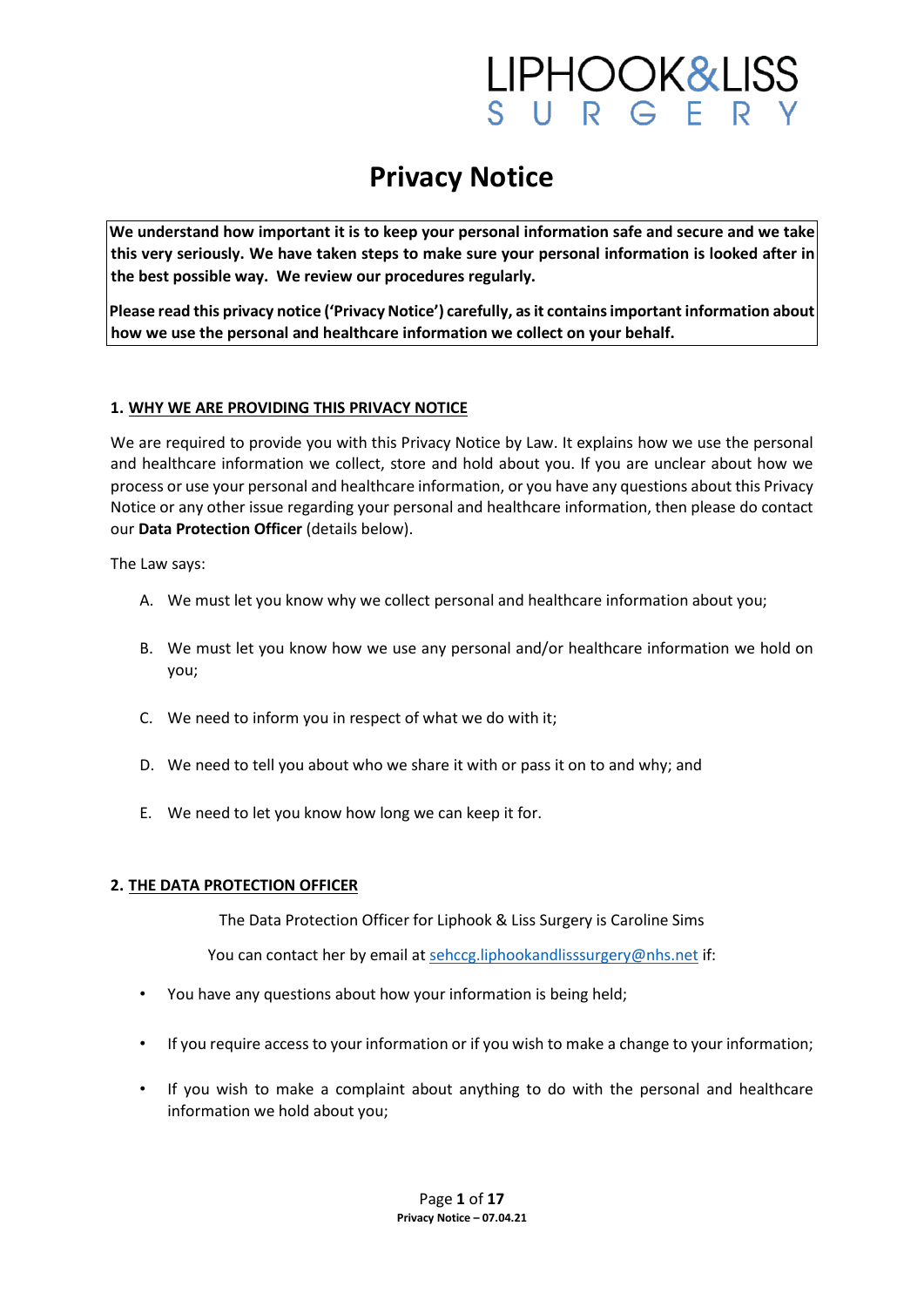- If you wish to make a **Subject Access Request;**
- Or any other query relating to this Policy and your rights as a patient.

#### **3. ABOUT US**

We, at Liphook & Liss Surgery ('**the Surgery**'), are a **Data Controller** of your information. This means we are responsible for collecting, storing and handling your personal and healthcare information when you register with us as a patient.

<u>IPHOOK&LISS</u>

 $IIPG$ 

There may be times where we also process your information. That means we use it for a particular purpose and, therefore, on those occasions we may also be **Data Processors**. The purposes for which we use your information are set out in this Privacy Notice.

#### **4. INFORMATION WE COLLECT FROM YOU**

The information we collect from you will include:

- A. Your contact details (such as your name and email address, including place of work and work contact details);
- B. Details and contact numbers of your next of kin;
- C. Your age range, gender, ethnicity, language, disability status, information we need to allow us to provide information in a more accessible format to you;
- D. Details in relation to your medical history;
- E. The reason for your visit to the Surgery;
- F. Medical notes and details of diagnosis and consultations with our GPs and other health professionals within the Surgery involved in your direct healthcare.

#### **5. INFORMATION ABOUT YOU FROM OTHERS**

We also collect personal information about you when it is sent to us from the following:

- A. a hospital, a consultant or any other medical or healthcare professional, or any other person involved with your general healthcare.
- B. Insurance company –in respect of requests for medical information, with your prior approval C. Police service – in respect of a Firearms application you are making
- D. Social Services
- E. Solicitors correspondence from them about you
- F. Benefit Agency
- G. Driving Vehicle Licensing Authority (DVLA)
- H. Indeed any organisation who you give permission to ask for your medical information

Page **2** of **17 Privacy Notice – 07.04.21**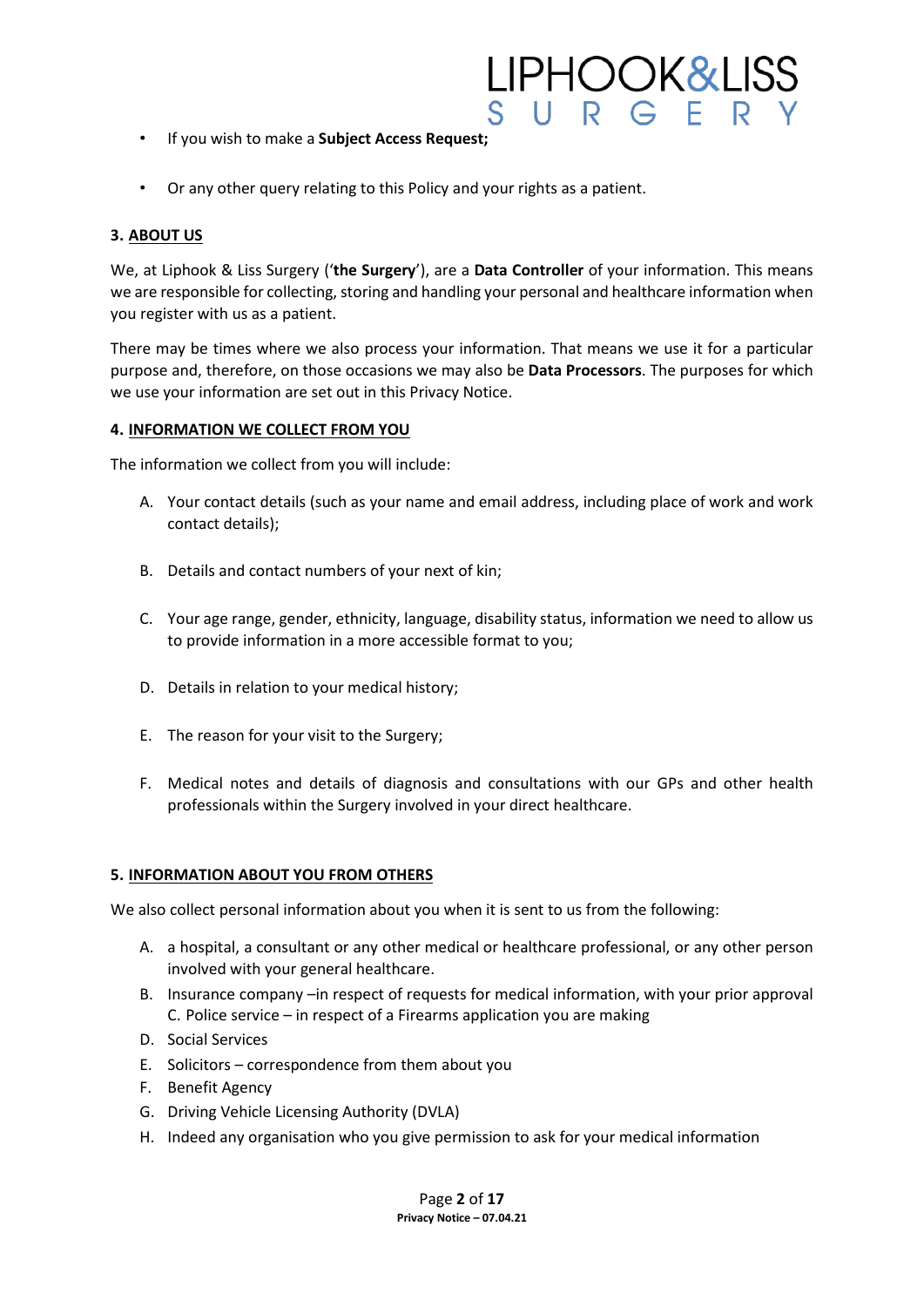### <u>IPHOOK&LISS</u>  $IIPG$

#### **6. YOUR SUMMARY CARE RECORD**

Your summary care record is an electronic record of your healthcare history (and other relevant personal information) held on a national healthcare records database provided and facilitated by NHS England.

This record may be shared with other healthcare professionals and additions to this record may also be made by relevant healthcare professionals and organisations involved in your direct healthcare.

You may have the right to demand that this record is not shared with anyone who is not involved in the provision of your direct healthcare. If you wish to enquire further as to your rights in respect of not sharing information on this record then please contact the Surgery.

To find out more about the wider use of confidential personal information and to register your choice to opt out if you do not want your data to be used in this way, please visi[t www.nhs.uk/mydata-choice.](http://www.nhs.uk/my-data-choice)

Note if you do choose to opt out, you can still consent to your data being used for specific purposes. However, if you are happy with this use of information you do not need to do anything. You may however change your choice at any time.

#### **7. WHO WE MAY PROVIDE YOUR PERSONAL INFORMATION TO, AND WHY**

Whenever you use a health or care service, such as attending Accident & Emergency or using Community Care Services, important information about you is collected to help ensure you get the best possible care and treatment. This information may be passed to other approved organisations where there is a legal basis, to help with planning services, improving care, research into developing new treatments and preventing illness. All of this helps in providing better care to you and your family and future generations. However, as explained in this privacy notice, confidential information about your health and care is only used in this way where allowed by law and would never be used for any other purpose without your clear and explicit consent.

We may pass your personal information on to the following people or organisations, because these organisations may require your information to assist them in the provision of your direct healthcare needs. It, therefore, may be important for them to be able to access your information in order to ensure they may properly deliver their services to you:

- A. Hospital professionals (such as doctors, consultants, nurses, etc);
- B. Other GPs/Doctors;
- C. Pharmacists;
- D. Nurses and other healthcare professionals (eg District Nurses & Midwives);
- E. Dentists;
- F. Any other person that is involved in providing services related to your general healthcare, including mental health professionals.

Page **3** of **17 Privacy Notice – 07.04.21**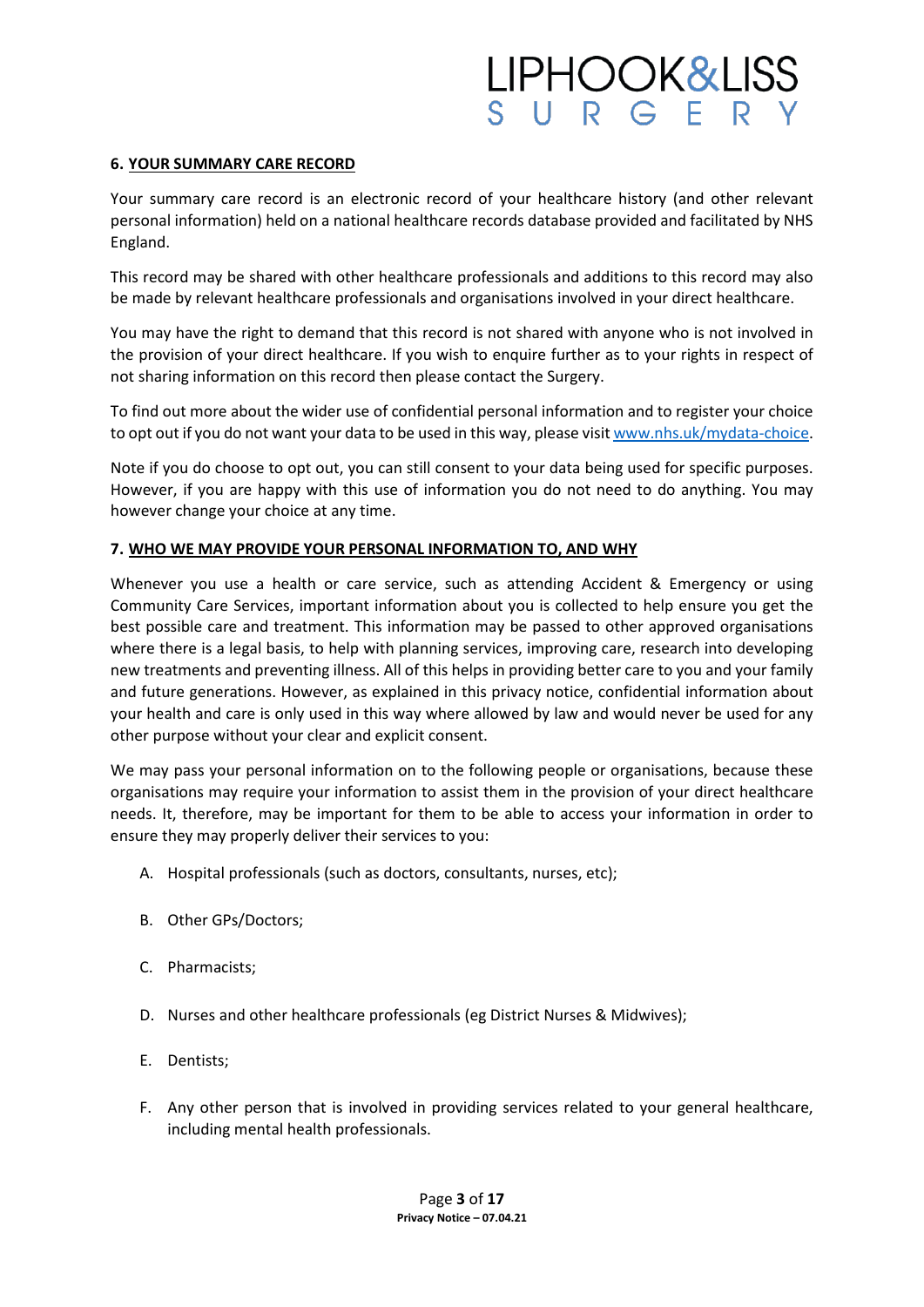#### **e.g. Care Navigators, Pharmacists, Social Prescribers**

#### **8. OTHER PEOPLE WHO WE PROVIDE YOUR INFORMATION TO**

- A. Commissioners;
- B. Clinical Commissioning Groups;
- C. Local authorities;
- D. Community health services;

e.g. Care and Health Information Exchange (CHIE) – formerly **Hampshire Health Record**

<u>IPHOOK&LISS</u>

 $U \ R G$ 

The CHIE is an electronic summary record for people living in Hampshire, Portsmouth and Southampton. GP Surgeries, hospitals, social care and community care teams collect information about you and store it electronically on separate computer systems. The Care and Health Information Exchange stores summary information from these organisations in one place so that – with your consent – professionals can view it to deliver better care to you. This record contains more information than the SCR, but is only available to organisations in Hampshire. For more information Visit <http://chie.org.uk/>

- E. For the purposes of complying with the law e.g. Police, Solicitors, Insurance Companies;
- F. Anyone you have given your consent to, to view or receive your record, or part of your record. **Please note, if you give another person or organisation consent to access your record we will need to contact you to verify your consent before we release that record. It is important that you are clear and understand how much and what aspects of, your record you give consent to be disclosed.**
- G. **Extended Access –** we provide extended access services to our patients which means you can access medical services outside of our normal working hours. In order to provide you with this service, we have formal arrangements in place with the Clinical Commissioning Group and with other practices whereby certain key "**hub"** practices offer this service on our behalf for you as a patient to access outside of our opening hours. This means, those key "**hub"** practices will have to have access to your medical record to be able to offer you the service. Please note to ensure that those practices comply with the law and to protect the use of your information, we have very robust data sharing agreements and other clear

arrangements in place to ensure your data is always protected and used for those purposes only.

The key **Hub** practices are as follows: (*enter your local Hub details below….* 

Page **4** of **17 Privacy Notice – 07.04.21**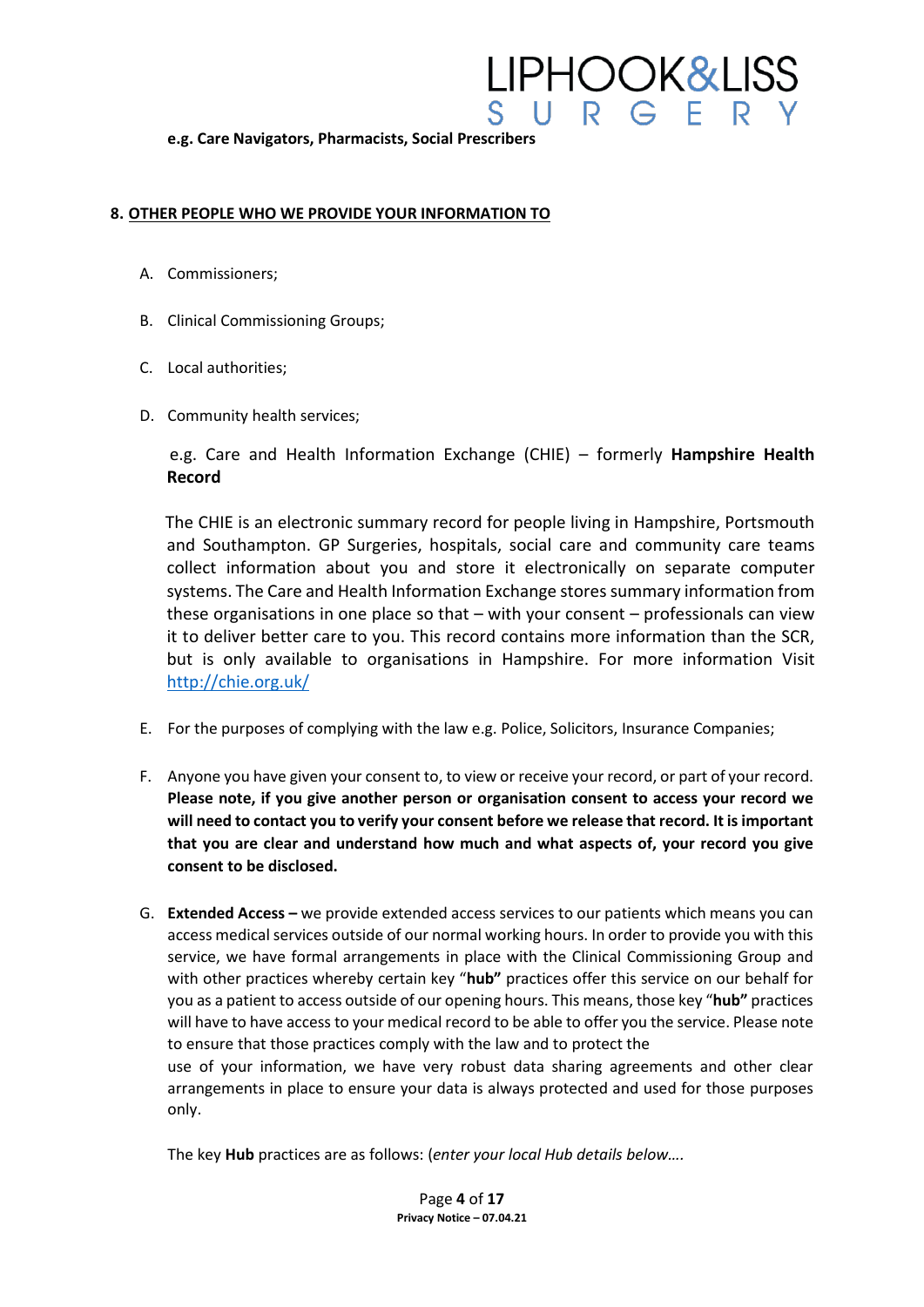- Swan Surgery, Petersfield
- Waterlooville Health Centre, Waterlooville
- Chase Community Hospital, Bordon
- Fareham Community Hospital, Sarisbury Green
- Forton Medical Centre, Gosport
- Portchester Health Centre, Portchester.
- The Frailty Service
- Salus
- H. **Data Extraction by the Clinical Commissioning Group –** the clinical commissioning group at times extracts medical information about you, but the information we pass to them via our computer systems **cannot identify you to them.** This information only refers to you by way of a code that only your practice can identify (it is pseudo-anonymised). This therefore protects you from anyone who may have access to this information at the Clinical Commissioning Group from **ever** identifying you as a result of seeing the medical information and we will **never** give them the information that would enable them to do this.

There are good reasons why the Clinical commissioning Group may require this pseudonymised information, these are as follows:

For example; to better plan the provision of services across a wider locality than practice level

#### **9. ANONYMISED INFORMATION**

Sometimes we may provide information about you in an anonymised form. If we do so, then none of the information we provide to any other party will identify you as an individual and cannot be traced back to you.

#### **10. YOUR RIGHTS AS A PATIENT**

The Law gives you certain rights to your personal and healthcare information that we hold, as set out below:

#### A. **Access and Subject Access Requests**

You have the right to see what information we hold about you and to request a copy of this information.

If you would like a copy of the information we hold about you please contact our Data Protection Officer in writing. We will provide this information free of charge however, we may in some **limited and exceptional** circumstances have to make an administrative charge for any extra copies if the information requested is excessive, complex or repetitive.

We have one month to reply to you and give you the information that you require. We would ask, therefore, that any requests you make are in writing and it is made clear to us what and how much information you require.

#### B. **Online Access**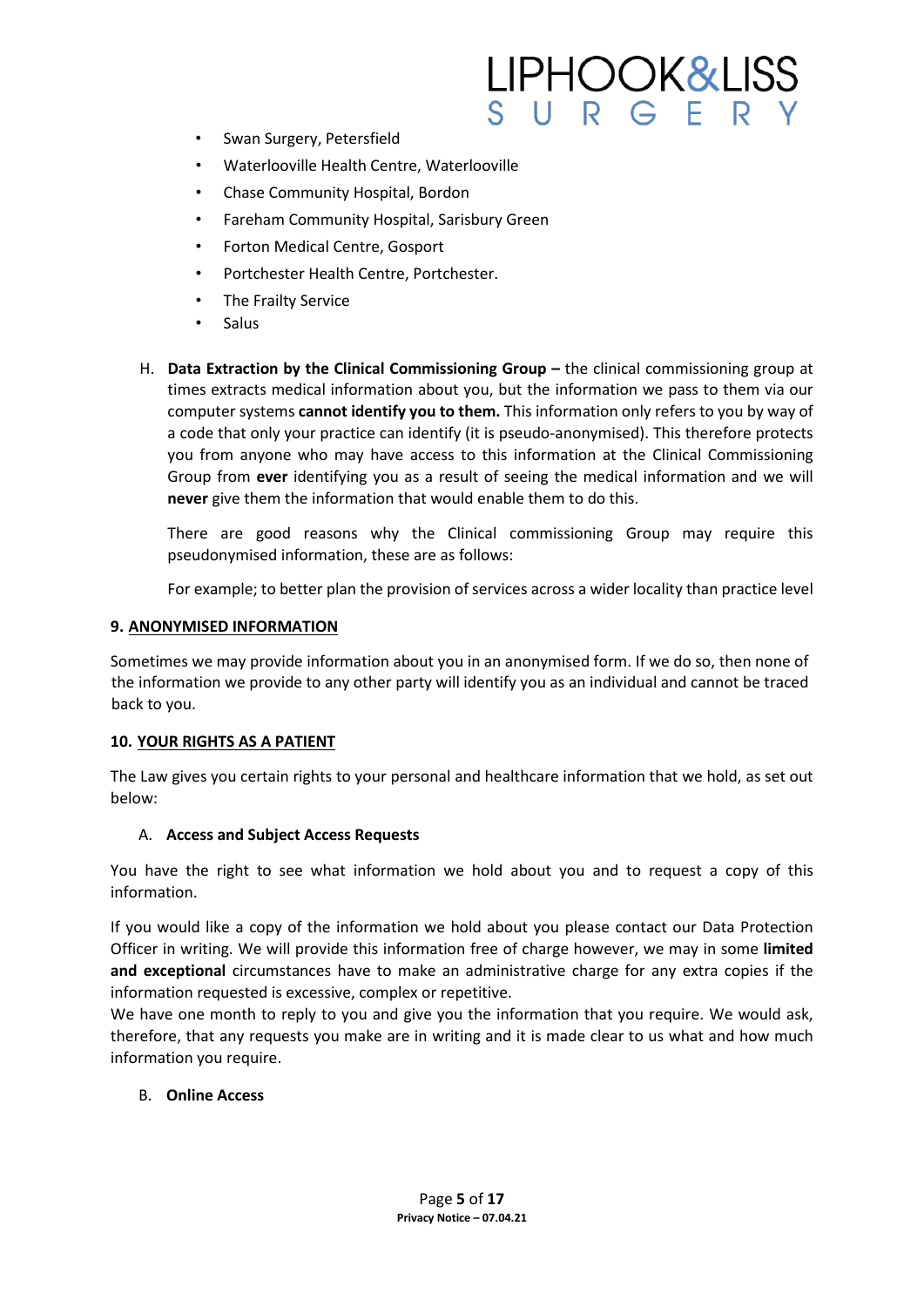You may ask us if you wish to have online access to your medical record. However, there will be certain protocols that we have to follow in order to give you online access, including written consent and production of documents that prove your identity.

**LIPHOOK&LISS** 

Please note that when we give you online access, the responsibility is yours to make sure that you keep your information safe and secure if you do not wish any third party to gain access.

#### C. **Correction**

We want to make sure that your personal information is accurate and up to date. You may ask us to correct any information you think is inaccurate. It is very important that you make sure you tell us if your contact details including your mobile phone number has changed.

#### D. **Removal**

You have the right to ask for your information to be removed however, if we require this information to assist us in providing you with appropriate medical services and diagnosis for your healthcare, then removal may not be possible.

#### E. **Objection**

We cannot share your information with anyone else for a purpose that is not directly related to your health, e.g. medical research, educational purposes, etc. We would ask you for your consent in order to do this however, you have the right to request that your personal and healthcare information is not shared by the Surgery in this way. Please note the Anonymised Information section in this Privacy Notice.

#### F. **Transfer**

You have the right to request that your personal and/or healthcare information is transferred, in an electronic form (or other form), to another organisation, but we will require your clear consent to be able to do this.

#### **11. THIRD PARTIES MENTIONED ON YOUR MEDICAL RECORD**

Sometimes we record information about third parties mentioned by you to us during any consultation. We are under an obligation to make sure we also protect that third party's rights as an individual and to ensure that references to them which may breach their rights to confidentiality, are removed before we send any information to any other party including yourself. Third parties can include: spouses, partners, and other family members.

#### **12. HOW WE USE THE INFORMATION ABOUT YOU**

We use your personal and healthcare information in the following ways:

- A. when we need to speak to, or contact other doctors, consultants, nurses or any other medical/healthcare professional or organisation during the course of your diagnosis or treatment or on going healthcare;
- B. when we are required by Law to hand over your information to any other organisation, such as the police, by court order, solicitors, or immigration enforcement.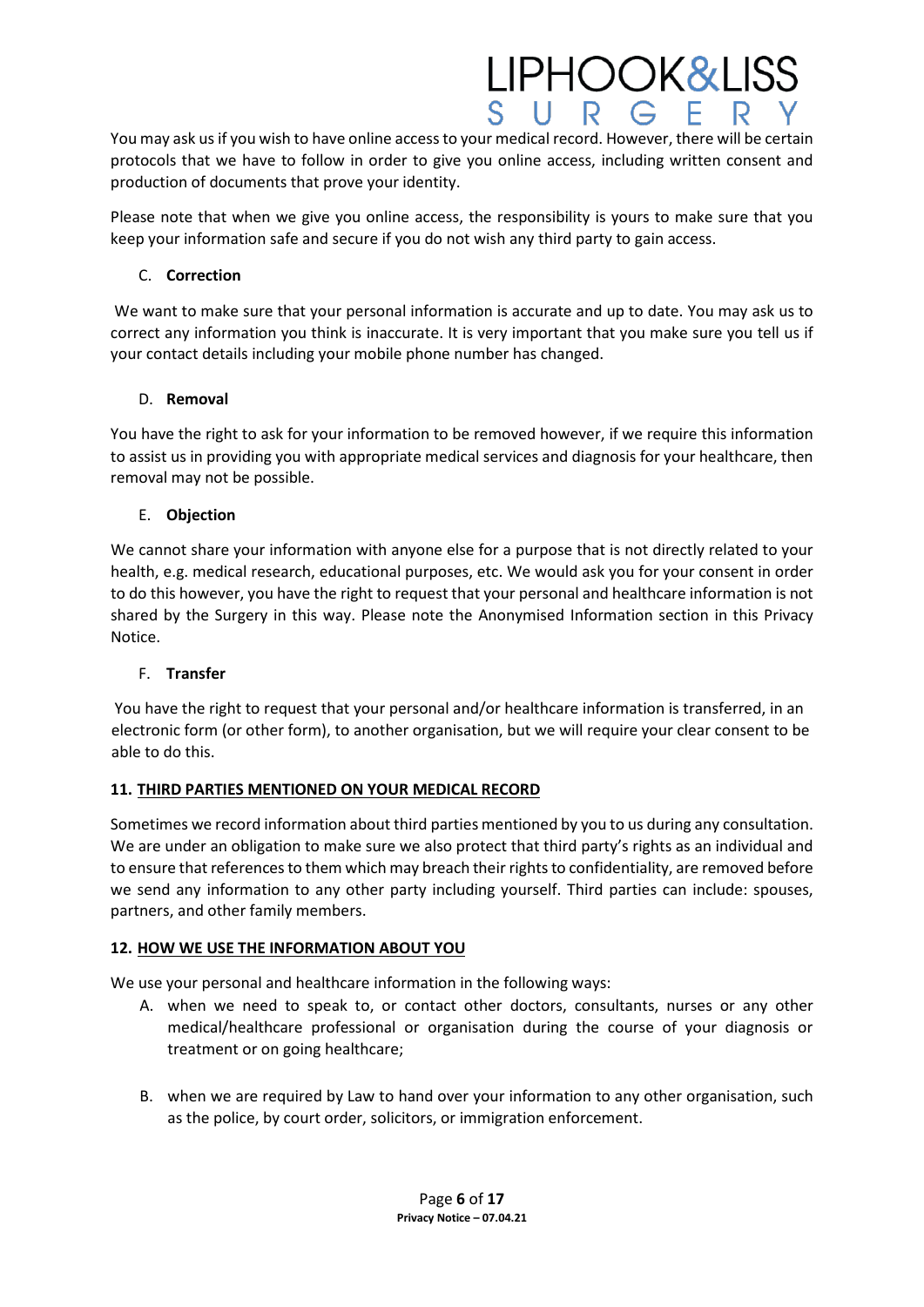#### *We will never pass on your personal information to anyone else who does not need it, or has no right to it, unless you give us clear consent to do so.*

IPHOOK&LISS

#### **13. LEGAL JUSTIFICATION FOR COLLECTING AND USING YOUR INFORMATION**

The Law says we need a **legal basis** to handle your personal and healthcare information.

**CONTRACT:** We have a contract with NHS England to deliver healthcare services to you. This contract provides that we are under a legal obligation to ensure that we deliver medical and healthcare services to the public.

**CONSENT:** Sometimes we also rely on the fact that you give us consent to use your personal and healthcare information so that we can take care of your healthcare needs.

Please note that you have the right to withdraw consent at any time if you no longer wish to receive services from us.

**NECESSARY CARE**: Providing you with the appropriate healthcare, where necessary. The Law refers to this as 'protecting your vital interests' where you may be in a position not to be able to consent.

**LAW:** Sometimes the Law obliges us to provide your information to an organisation (see above).

#### **14. SPECIAL CATEGORIES**

The Law states that personal information about your health falls into a special category of information because it is very sensitive. Reasons that may entitle us to use and process your information may be as follows:

- **PUBLIC INTEREST**: Where we may need to handle your personal information when it is considered to be in the public interest. For example, when there is an outbreak of a specific disease and we need to contact you for treatment, or we need to pass your information to relevant organisations to ensure you receive advice and/or treatment;
- **CONSENT**: When you have given us consent;
- **VITAL INTEREST**: If you are incapable of giving consent, and we have to use your information to protect your vital interests (e.g. if you have had an accident and you need emergency treatment);
- **DEFENDING A CLAIM:** If we need your information to defend a legal claim against us by you, or by another party;
- **PROVIDING YOU WITH MEDICAL CARE**: Where we need your information to provide you with medical and healthcare services

#### **15. HOW LONG WE KEEP YOUR PERSONAL INFORMATION**

We carefully consider any personal information that we store about you, and we will not keep your information for longer than is necessary for the purposes as set out in this Privacy Notice.

#### **16. UNDER 16s**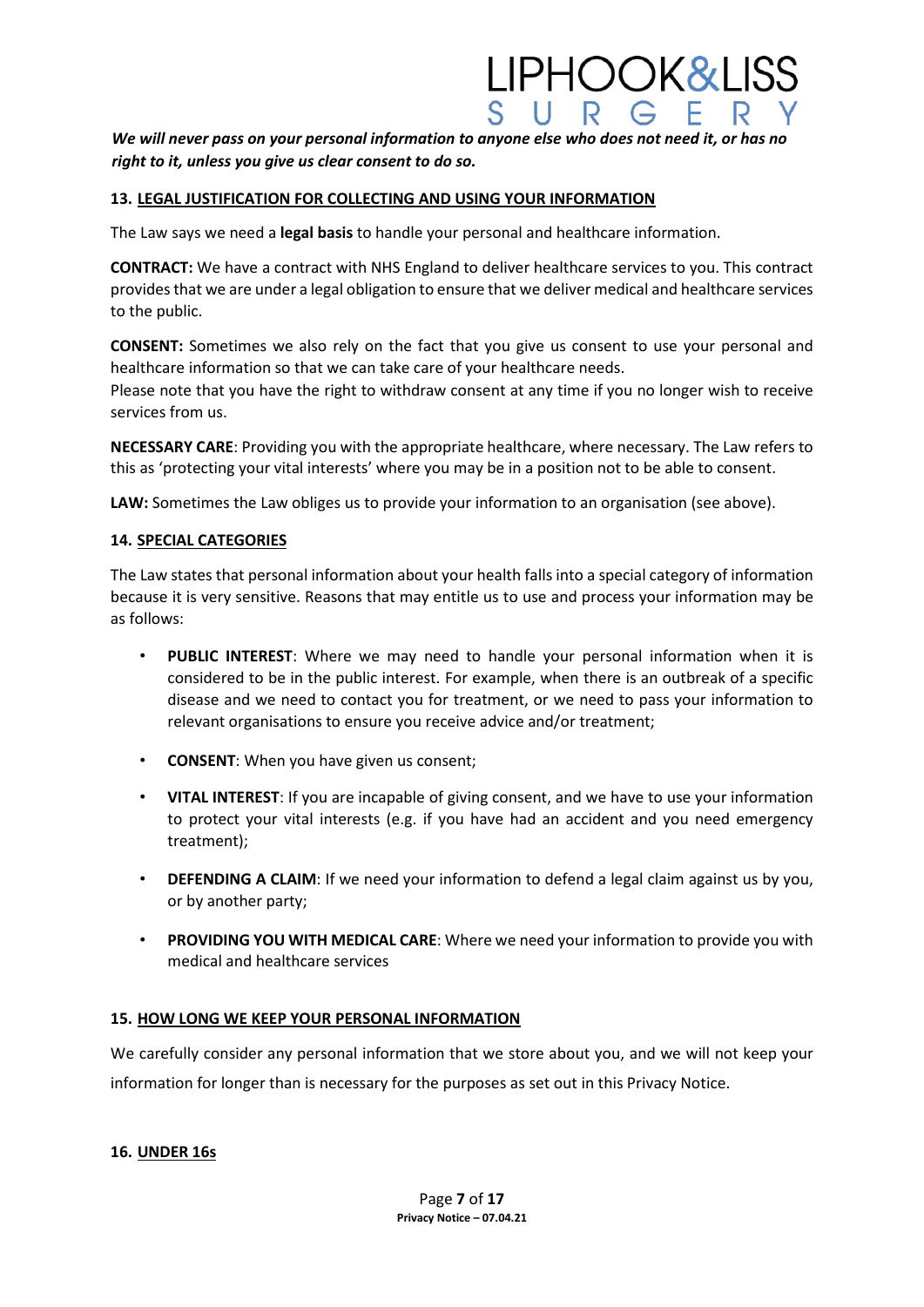There is a separate privacy notice for patients under the age of 16.

#### **17. IF ENGLISH IS NOT YOUR FIRST LANGUAGE**

If English is not your first language you can request a translation of this Privacy Notice. Please contact our Data Protection Officer.

<u>IPHOOK&LISS</u>

#### **18. COMPLAINTS**

If you have a concern about the way we handle your personal data or you have a complaint about what we are doing, or how we have used or handled your personal and/or healthcare information, then please contact our **Data Protection Officer**.

However, you have a right to raise any concern or complaint with the UK information regulator, at the Information Commissioner's Office[: https://ico.org.uk/.](https://ico.org.uk/)

#### **19. OUR WEBSITE**

The only website this Privacy Notice applies to is the Surgery's website.

Currently this is: [www.liphookandlisssurgery.co.uk](http://www.liphookandlisssurgery.co.uk/)

If you use a link to any other website from the Surgery's website, then you will need to read their respective privacy notice. We take no responsibility (legal or otherwise) for the content of other websites.

#### **20. COOKIES**

The Surgery's website uses cookies. For more information on which cookies, we use and how we use them, please see our Cookies Policy. This is in the 'Practice Policies' section at the bottom of our homepage.

#### **21. SECURITY**

We take the security of your information very seriously and we do everything we can to ensure that your information is always protected and secure. We regularly update our processes and systems and we also ensure that our staff are properly trained. We also carry out assessments and audits of the information that we hold about you and make sure that if we provide any other services, we carry out proper assessments and security reviews.

#### **22. TEXT MESSAGING, EMAIL, TELEPHONING AND CONTACTING YOU**

Because we are obliged to protect any confidential information, we hold about you and we take this very seriously, it is imperative that you let us know immediately if you change any of your contact details.

We may contact you using SMS texting to your mobile phone in the event that we need to notify you about appointments and other services that we provide to you involving your direct care, therefore you must ensure that we have your up-to-date details. This is to ensure we are sure we are actually contacting you and not another person.

If you do not wish to be contacted by text or email, please notify the surgery.

#### **23. WHERE TO FIND OUR PRIVACY NOTICE**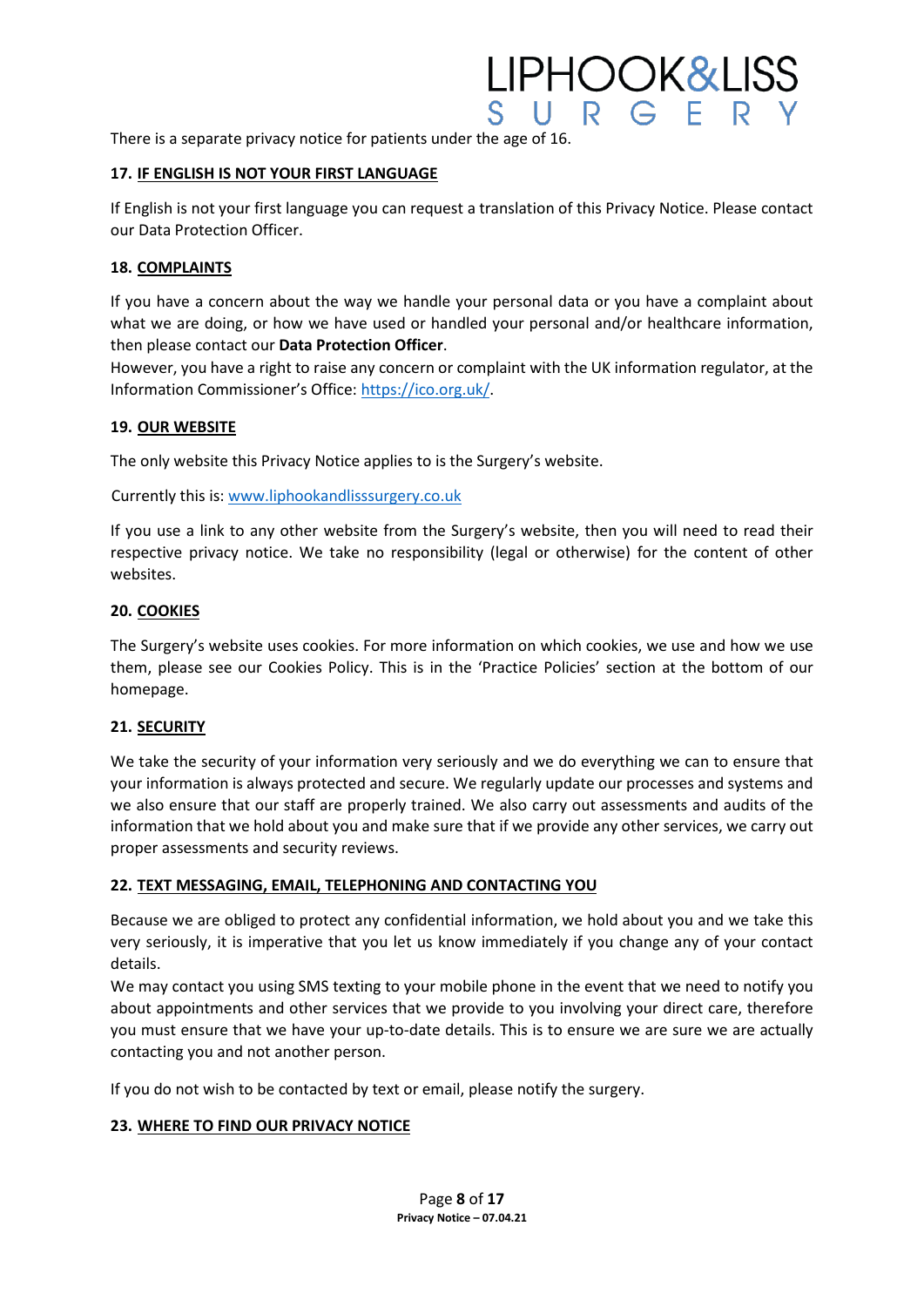You may find a copy of this Privacy Notice on our website, or a copy may be provided on request.

<u>IPHOOK&LISS</u>

#### **24. CHANGES TO OUR PRIVACY NOTICE**

*We regularly review and update our Privacy Notice.* 

#### *25. Coronavirus (COVID-19) pandemic and your information*

The ICO recognises the unprecedented challenges the NHS and other health professionals are facing during the Coronavirus (COVID-19) pandemic.

The ICO also recognise that 'Public bodies may require additional collection and sharing of personal data to protect against serious threats to public health.'

The Government have also taken action in respect of this and on 20th March 2020 the Secretary of State for Health and Social Care issued a Notice under Regulation 3(4) of The Health Service (Control of Patient Information) Regulations 2002 requiring organisations such as GP Practices to use your information to help GP Practices and other healthcare organisations to respond to and deal with the COVID-19 pandemic.

In order to look after your healthcare needs during this difficult time, we may urgently need to share your personal information, including medical records, with clinical and non-clinical staff who belong to organisations that are permitted to use your information and need to use it to help deal with the Covid-19 pandemic. This could (amongst other measures) consist of either treating you or a member of your family and enable us and other healthcare organisations to monitor the disease, assess risk and manage the spread of the disease.

Please be assured that we will only share information and health data that is necessary to meet yours and public healthcare needs.

The Secretary of State for Health and Social Care has also stated that these measures are temporary and will expire on 30<sup>th</sup> September 2021 unless a further extension is required. Any further extension will be provided in writing and we will communicate the same to you via this privacy notice. Please also note that the data protection and electronic communication laws do not stop us from sending public health messages to you, either by phone, text or email as these messages are not direct marketing.

It may also be necessary, where the latest technology allows us to do so, to use your information and health data to facilitate digital consultations and diagnoses and we will always do this with your security in mind.

If you are concerned about how your information is being used, please contact our DPO using the contact details provided in this Privacy Notice.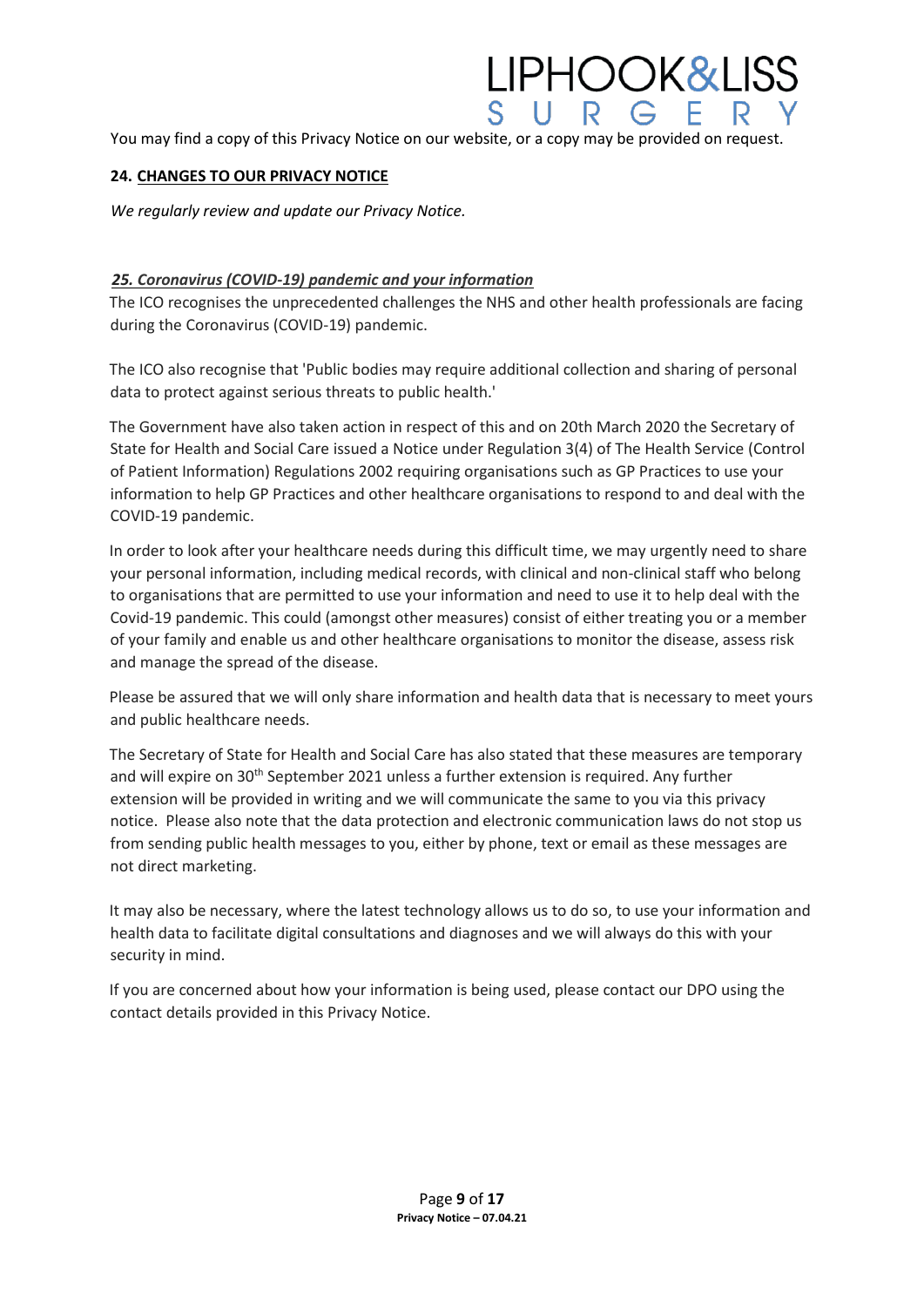

#### **Summary Care Record** –

For the duration of the COVID 19 pandemic extended access has been deemed necessary on a national basis. Full details can be found here [https://digital.nhs.uk/services/summary](https://digital.nhs.uk/services/summary-care-records-scr/scr-coronavirus-covid-19-supplementary-privacy-notice)[carerecordsscr/scr-coronavirus-covid-19-supplementary-privacy-notice](https://digital.nhs.uk/services/summary-care-records-scr/scr-coronavirus-covid-19-supplementary-privacy-notice)

#### **This Privacy Notice was last updated on 7th April 2021**

#### **Appendix A**

#### **Who we share your information with and why**

| <b>Activity</b>                                 | Rationale                                                                                                                                                                                                                                                                                                                                                                                                                                                                                                                                                                                 |
|-------------------------------------------------|-------------------------------------------------------------------------------------------------------------------------------------------------------------------------------------------------------------------------------------------------------------------------------------------------------------------------------------------------------------------------------------------------------------------------------------------------------------------------------------------------------------------------------------------------------------------------------------------|
| <b>Clinical Commissioning</b><br>Group          | <b>Purpose</b> - Anonymous information is shared to plan and design care<br>services within the locality.                                                                                                                                                                                                                                                                                                                                                                                                                                                                                 |
|                                                 | Legal Basis - non identifiable data only.                                                                                                                                                                                                                                                                                                                                                                                                                                                                                                                                                 |
|                                                 | Data Processor - Fareham & Gosport & SE Hants CCG                                                                                                                                                                                                                                                                                                                                                                                                                                                                                                                                         |
| <b>Individual Funding</b><br>Requests - The CSU | Purpose - We may need to share your information with the IFR team<br>for the funding of treatment that is not normally covered in the<br>standard contract.                                                                                                                                                                                                                                                                                                                                                                                                                               |
|                                                 | Legal Basis - The clinical professional who first identifies that you may<br>need the treatment will explain to you the information that is needed<br>to be collected and processed in order to assess your needs and<br>commission your care; they will gain your explicit consent to share this.                                                                                                                                                                                                                                                                                        |
|                                                 | Data processor - We ask NHS South, Central and West Commissioning<br>Support Unit (CSU) to do this on our behalf.                                                                                                                                                                                                                                                                                                                                                                                                                                                                         |
| <b>Summary Care Records</b>                     | Purpose - During the Covid19 pandemic practices have been told to<br>share details of patients personal confidential and special category<br>data onto the summary care record. The NHS in England uses a<br>national electronic record called the Summary Care Record (SCR) to<br>support patient care. It contains key information from your GP<br>record. Your SCR provides authorised healthcare staff with faster,<br>secure access to essential information about you in an emergency<br>or when you need unplanned care, where such information would<br>otherwise be unavailable. |
|                                                 | Legal Basis - Direct Care<br>The relevant COPI notice states that its purpose: " is to require<br>organisations to process confidential patient information for the<br>purposes set out in Regulation 3(1) of COPI to support the Secretary<br>of State's response to Covid-19 (Covid-19 Purpose). "Processing" for                                                                                                                                                                                                                                                                       |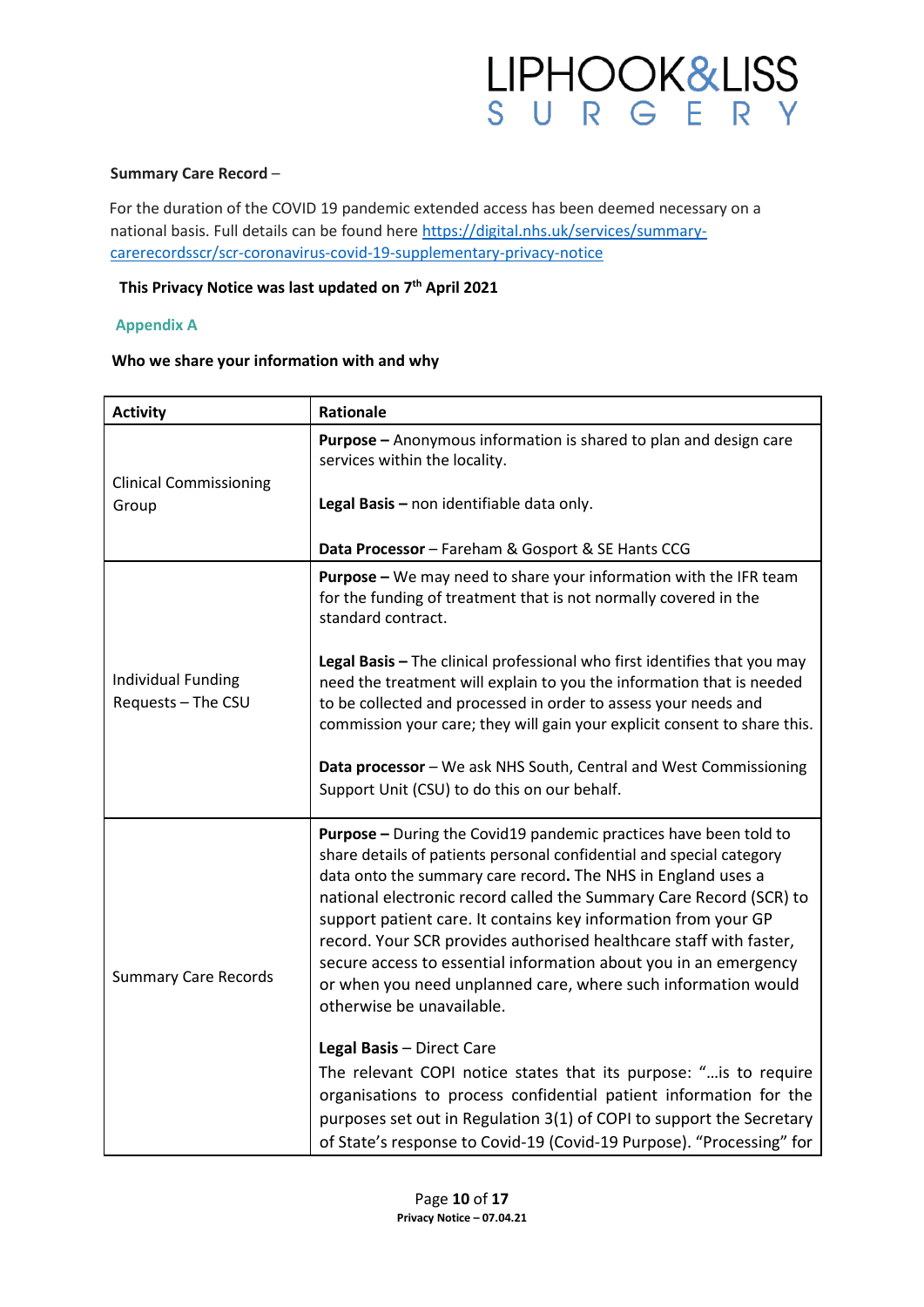|             | <b>LIPHOOK&amp;LISS</b>                                                                                                                                                                                                                                                                                                                                                                                                                                                                                                                                                                                                                                                                                                                                                                                                                                                                                                                                                                                                                                                                                                                                                                                                 |
|-------------|-------------------------------------------------------------------------------------------------------------------------------------------------------------------------------------------------------------------------------------------------------------------------------------------------------------------------------------------------------------------------------------------------------------------------------------------------------------------------------------------------------------------------------------------------------------------------------------------------------------------------------------------------------------------------------------------------------------------------------------------------------------------------------------------------------------------------------------------------------------------------------------------------------------------------------------------------------------------------------------------------------------------------------------------------------------------------------------------------------------------------------------------------------------------------------------------------------------------------|
|             | these purposes is defined in Regulation 3(2) and includes<br>dissemination of confidential patient information to persons and<br>organisations permitted to process confidential patient information<br>under Regulation 3(3) of COPI."                                                                                                                                                                                                                                                                                                                                                                                                                                                                                                                                                                                                                                                                                                                                                                                                                                                                                                                                                                                 |
|             | Full details of the Summary Care Record supplementary privacy<br>notice can be found here                                                                                                                                                                                                                                                                                                                                                                                                                                                                                                                                                                                                                                                                                                                                                                                                                                                                                                                                                                                                                                                                                                                               |
|             | Patients have the right to opt out of having their information shared<br>with the SCR by completion of the form which can be downloaded<br>here and returned to the practice. Please note that by opting out of<br>having your information shared with the Summary Care Record<br>could result in a delay care that may be required in an emergency.                                                                                                                                                                                                                                                                                                                                                                                                                                                                                                                                                                                                                                                                                                                                                                                                                                                                    |
|             | Processor - NHS England and NHS Digital via GP connect                                                                                                                                                                                                                                                                                                                                                                                                                                                                                                                                                                                                                                                                                                                                                                                                                                                                                                                                                                                                                                                                                                                                                                  |
| <b>CHIE</b> | <b>Purpose</b> – To provide Healthcare Professionals with complete, accurate<br>and up to date information. This information comes from a variety of<br>sources including GP practices, community providers, acute hospitals<br>and social care providers. CHIE is used by GP out of hours, acute<br>hospital doctors, ambulance service, GPs and others on caring for<br>patients – you may opt out of having your information shared on this<br>system.<br>Legal Basis - This service is for your direct care and in an emergency.                                                                                                                                                                                                                                                                                                                                                                                                                                                                                                                                                                                                                                                                                    |
|             | Data Processor - NHS SCW.                                                                                                                                                                                                                                                                                                                                                                                                                                                                                                                                                                                                                                                                                                                                                                                                                                                                                                                                                                                                                                                                                                                                                                                               |
| <b>CHIA</b> | <b>Purpose</b> – Is a database used for analysing trends in population health<br>in order to identify better ways of treating patients. CHIA is a<br>physically separate database, which receives some data from CHIE.<br>Prior to this transfer from CHIE to CHIA patient identifiers are removed<br>from the data. This includes names, initials, addresses, dates of birth<br>and postcodes. NHS numbers are encrypted in the extract and cannot<br>be read. This process is called 'pseudonymisation'. This subset of data<br>does not include information typed in by hand, so there is no possibility<br>of it containing references to family members or other people. It<br>contains only coded entries for things like allergies and prescribed<br>drugs. It is not possible to identify any patient by looking at the<br>'pseudonymised' data on the CHIA database. People who have access<br>to CHIA do not have access to CHIE. Data in CHIA is used to plan how<br>health and care services will be delivered in future, based on what<br>types of diseases are being recorded and how many are being referred<br>to hospital etc. Data is also used to help research into new treatments<br>for diseases. |
|             | Legal Basis - You can opt out of the service                                                                                                                                                                                                                                                                                                                                                                                                                                                                                                                                                                                                                                                                                                                                                                                                                                                                                                                                                                                                                                                                                                                                                                            |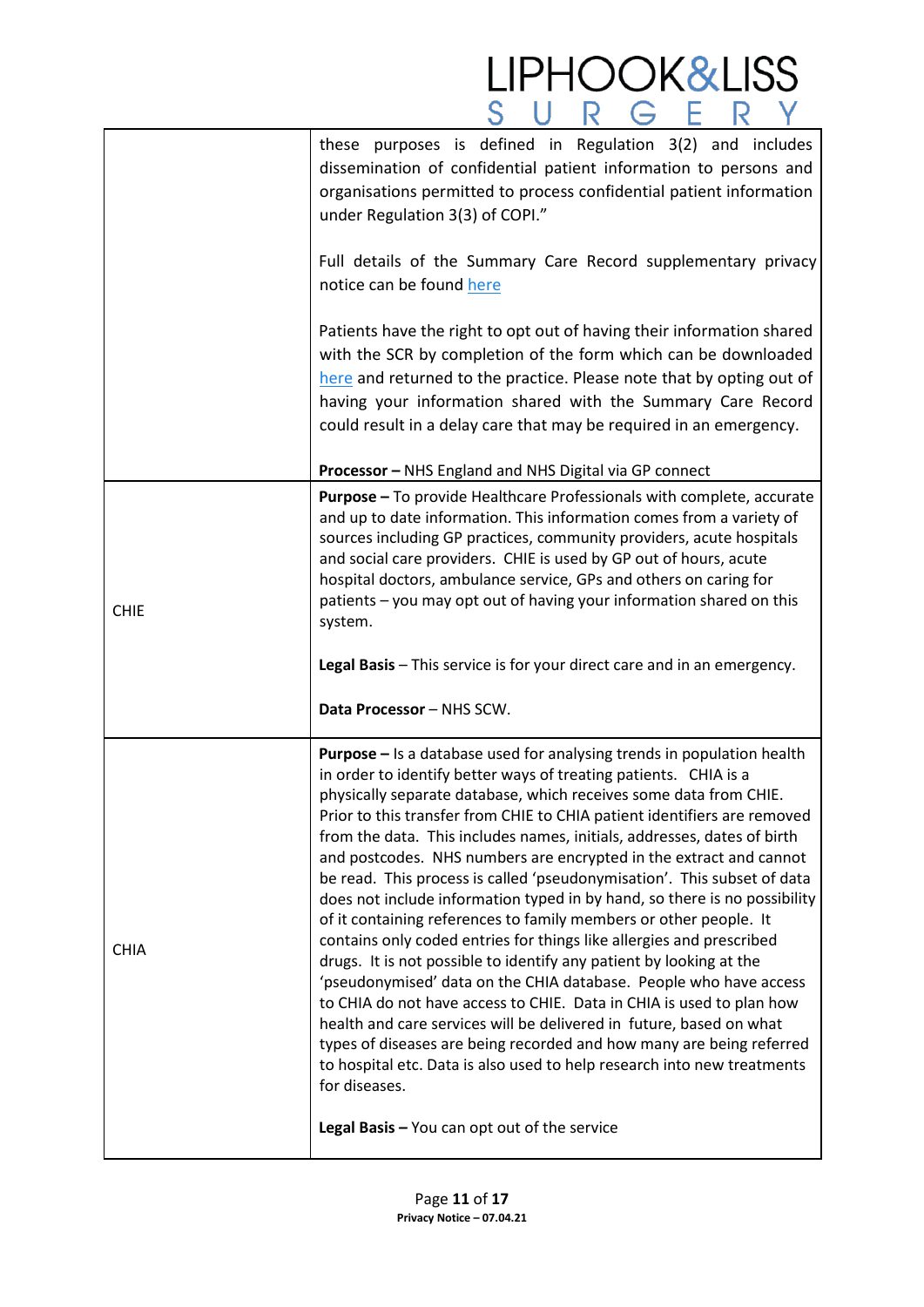|                                                                                             | Data processor - NHS SCW                                                                                                                                                                                                                                                                                                                                     |
|---------------------------------------------------------------------------------------------|--------------------------------------------------------------------------------------------------------------------------------------------------------------------------------------------------------------------------------------------------------------------------------------------------------------------------------------------------------------|
|                                                                                             |                                                                                                                                                                                                                                                                                                                                                              |
| <b>General Practice Extraction</b><br>Service (GPES) COVID-19<br>Planning and Research data | Purpose : Personal confidential and Special Category data will be<br>extracted at source from GP systems for the use of planning and<br>research for the Covid-19 pandemic emergency period. Requests for<br>data will be required from NHS Digital via their secure NHSX SPOC<br>Covid-19 request process.                                                  |
|                                                                                             | Legal Basis: NHS Digital has been directed by the Secretary of State<br>under section 254 of the 2012 Act under the COVID-19 Direction to<br>establish and operate a system for the collection and analysis of the<br>General Practice information specified for this service: GPES Data for<br>Pandemic                                                     |
|                                                                                             | Extraction Service (GPES) Planning and Research (COVID-19). A copy of<br>the COVID-19 Direction Covid-19 Planning and is published here:<br>Research data https://digital.nhs.uk//about-nhs-digital/corporate-<br>information-anddocuments/directions-and-data-provision-<br>notices/secretary-of-statedirections/covid-19-public-health-directions-<br>2020 |
|                                                                                             | Patients who have expressed an opt out preference via Type 1<br>objections with their GP surgery not to have their data extracted for<br>anything other than their direct care will not be party to this data<br>extraction.                                                                                                                                 |
|                                                                                             | <b>Processor: NHS Digital</b>                                                                                                                                                                                                                                                                                                                                |
| Other GP practices                                                                          | Purpose - We will enable other GPs and staff in other GP practices to<br>have access to your medical record to allow you to receive acute<br>medical care within that service                                                                                                                                                                                |
|                                                                                             | Legal Basis - this service is for your direct care and is fully consented,<br>permission to share your medical record will be gained prior to an<br>appointment being made in the service and again once you are in the<br>consultation.                                                                                                                     |
|                                                                                             | Data processor - Your registered surgery will continue to be<br>responsible for your full medical record.                                                                                                                                                                                                                                                    |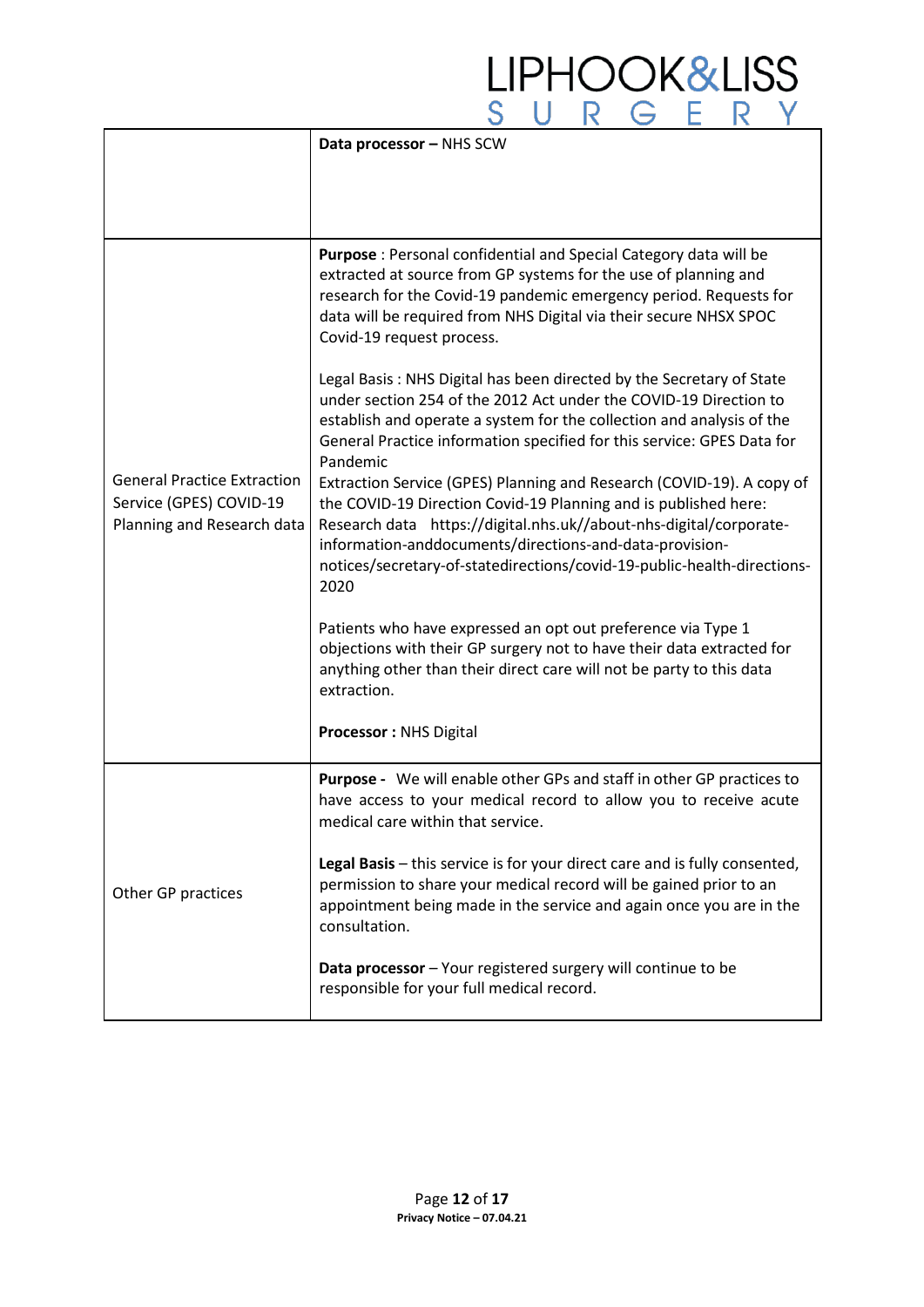| <b>Community Nursing-</b><br><b>Complex Care Team</b><br>Diabetes Team<br><b>Home Visiting Service</b><br>Leg Ulcer Service<br><b>Heart Failure Service</b><br>Multi-Disciplinary Team<br><b>District Nurses</b><br>Midwives | Purpose - We will enable the Community Nursing Team to have access<br>to your record to allow you to receive care from the community nurses<br>for the services listed.<br>Legal Basis - these services are for your direct care and is fully<br>consented, permission to share your medical record will be gained<br>prior to an appointment being made in the service<br>Data processor - Your registered surgery will continue to be<br>responsible for your full medical record                                                                                                                                                                                                                                                                                                                                                                             |
|------------------------------------------------------------------------------------------------------------------------------------------------------------------------------------------------------------------------------|-----------------------------------------------------------------------------------------------------------------------------------------------------------------------------------------------------------------------------------------------------------------------------------------------------------------------------------------------------------------------------------------------------------------------------------------------------------------------------------------------------------------------------------------------------------------------------------------------------------------------------------------------------------------------------------------------------------------------------------------------------------------------------------------------------------------------------------------------------------------|
| Medication/Prescribing                                                                                                                                                                                                       | Purpose : Prescriptions containing personal identifiable and health data<br>will be shared with chemists/pharmacies, in order to provide patients<br>with essential medication or treatment as their health needs dictate.<br>This process is achieved either by face to face contact with the patient<br>or electronically. Where patients have specified a nominated pharmacy<br>they may wish their repeat or acute prescriptions to be ordered and<br>sent directly to the pharmacy making a more efficient process.<br>Arrangements can also be made with the pharmacy to deliver<br>medication<br>Legal Basis: Article 6(1)(e); "necessary in the exercise of official<br>authority vested in the controller' And Article 9(2)(h) as stated below<br>Patients will be required to nominate a preferred pharmacy.<br><b>Processor</b> - Pharmacy of choice |
| Pharmacists from the CCG                                                                                                                                                                                                     | <b>Purpose</b> – to provide monitoring and advice in line with the national<br>directive for prescribing. Anonymous data is collected by the CCG.<br>Legal Basis - direct care.<br>Data Processor - Fareham & Gosport and SE Hants CCG.                                                                                                                                                                                                                                                                                                                                                                                                                                                                                                                                                                                                                         |
| MASH - Multi Agency<br>Safeguarding Board -<br>Safeguarding Children<br><b>Safeguarding Adults</b>                                                                                                                           | Purpose - We share information with health and social care authorities<br>for safeguarding issues.<br>Legal Basis - Because of public Interest issues, e.g. to protect the safety<br>and welfare of Safeguarding we will rely on a statutory basis rather<br>than consent to share information for this use.<br>Data Processor - Multi Agency Safeguarding Authorities.                                                                                                                                                                                                                                                                                                                                                                                                                                                                                         |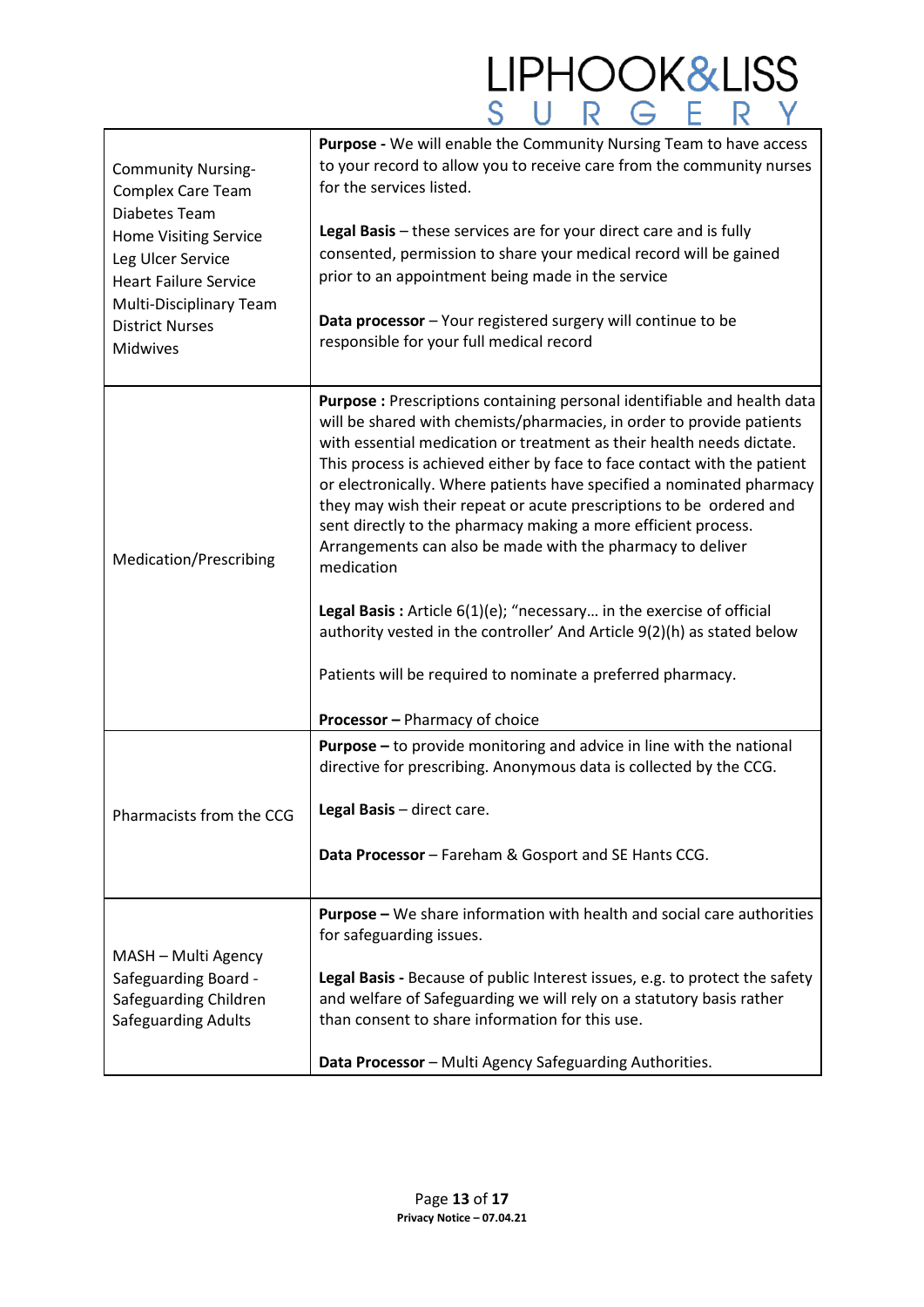#### LIPHOOK&LISS **Purpose –** Risk stratification is a process for identifying and managing patients who are at high risk of emergency hospital admission. Risk stratification tools use various combinations of historic information about patients, for example, age, gender, diagnoses and patterns of hospital attendance and admission and primary care data collected from GP practice record systems. GPs will be able to identify which of their patients are at risk in order to offer a preventative service to them. **Legal Basis -** Risk stratification has been approved by the Secretary of State, through the Confidentiality Advisory Group of the Health Research Authority NHS England encourages GPs to use risk stratification tools as part of their local strategies for supporting patients with long-term conditions Risk Stratification and to help and prevent avoidable hospital admissions and to promote quality improvement in GP practices. **Data Processors** – NHS South, Central and West Commissioning Support Unit (CSU) to assist us with providing Risk Stratification tools. **Data Processing activities for Risk Stratification –** The GP practice instructs its GP IT system supplier to provide primary care data identifiable by your NHS Number. **Opting Out** - If you do not wish information about you to be included in our risk stratification programme, please contact the GP Practice. They can add a code to your records that will stop your information from being used for this purpose. Further information about risk stratification is available from[:https://www.england.nhs.uk/ourwork/tsd/ig/risk-stratification/](https://www.england.nhs.uk/ourwork/tsd/ig/risk-stratification/) **Purpose –** We need to ensure that the health services you receive are safe, effective and of excellent quality. Sometimes concerns are raised about the care provided or an incident has happened that we need to investigate. You may not have made a complaint to us directly but the health care professional looking after you may decide that we need to know in order to help make improvements. Quality monitoring, concerns and serious **Legal Basis** – The health care professional raising the concern or incidents reporting the incident should make every attempt to talk to you about this and gain your consent to share information about you with us. Sometimes they can do this without telling us who you are. We have a statutory duty under the Health and Social Care Act 2012, Part 1, Section 26, in securing continuous improvement in the quality of services provided.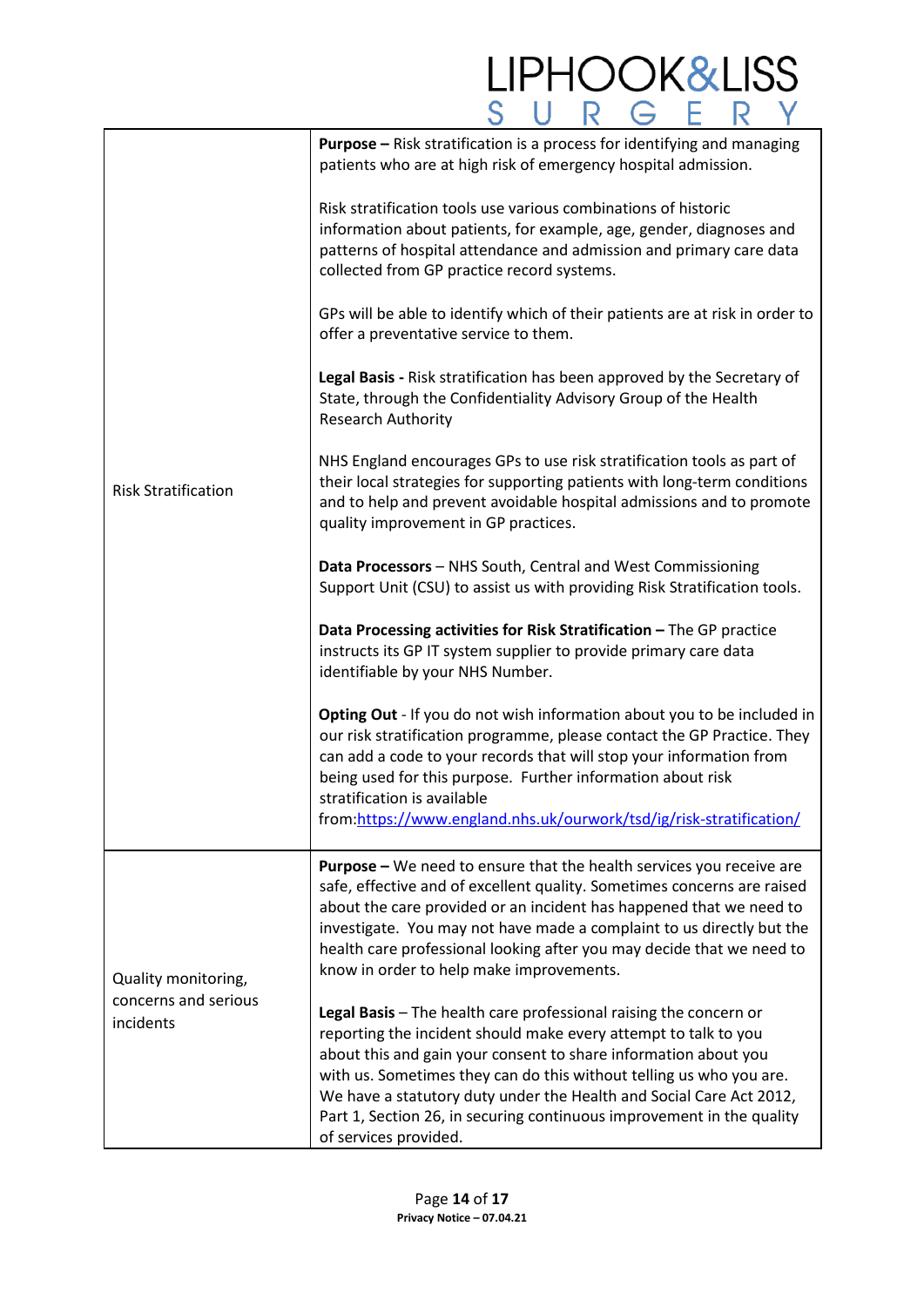# LIPHOOK&LISS<br>SURGERY

|                                                                   | Data processor - We share your information with health care<br>professionals that may include details of the care you have received<br>and any concerns about that care. In order to look into these concerns<br>we may need to talk to other organisations such as Fareham & Gosport<br>and SE Hants CCG as well as other Public bodies and Government<br>agencies such as NHS Improvement, the Care Quality Commission, NHS<br>England as well as the providers of your care. |
|-------------------------------------------------------------------|---------------------------------------------------------------------------------------------------------------------------------------------------------------------------------------------------------------------------------------------------------------------------------------------------------------------------------------------------------------------------------------------------------------------------------------------------------------------------------|
| Commissioning, planning,<br>contract monitoring and<br>evaluation | Purpose - We share aggregated, anonymous, patient data about<br>services we have provided.                                                                                                                                                                                                                                                                                                                                                                                      |
|                                                                   | Legal Basis - Our legal basis for collecting and processing information<br>for this purpose is statutory. We set our reporting requirements as<br>part of our contracts with NHS service providers and do not ask them<br>to give us identifiable data about you.                                                                                                                                                                                                               |
|                                                                   | If patient level data was required for clarity and extensive evaluation of<br>a service, consent will be gained for the surgery to share this<br>information.                                                                                                                                                                                                                                                                                                                   |
|                                                                   | Data Processor - Various organisations, CCG, third party organisations<br>commissioned by the NHS to perform actuarial services, NHS England                                                                                                                                                                                                                                                                                                                                    |
|                                                                   | eConsult - anonymised aggregated numbers of contacts are shared for<br>the online consultation tool.                                                                                                                                                                                                                                                                                                                                                                            |
| <b>National Registries</b>                                        | National Registries (such as the Learning Disabilities Register) have<br>statutory permission under Section 251 of the NHS Act 2006, to collect<br>and hold service user identifiable information without the need to seek<br>informed consent from each individual service user.                                                                                                                                                                                               |
| <b>Care Quality Commission</b>                                    | CQC has powers under the Health and Social Care Act 2008 to access<br>and use information where they consider it is necessary to carry out<br>their functions as a regulator.<br>CQC relies on its legal powers to access information rather than<br>consent, therefore may use its powers to access records even in cases<br>where objections have been raised.<br>CQC Privacy Notice is <b>available on the CQC website</b>                                                   |
| Surveys and asking for your<br>feedback                           | Sometimes we may offer you the opportunity to take part in a survey<br>that the practice is running. We will not generally ask you to give us any<br>personal confidential information as part of any survey.                                                                                                                                                                                                                                                                   |
|                                                                   | Legal Basis - you are under no obligation to take part and where you<br>do, we consider your participation as consent to hold and use the<br>responses you give us.                                                                                                                                                                                                                                                                                                             |

 $\Gamma$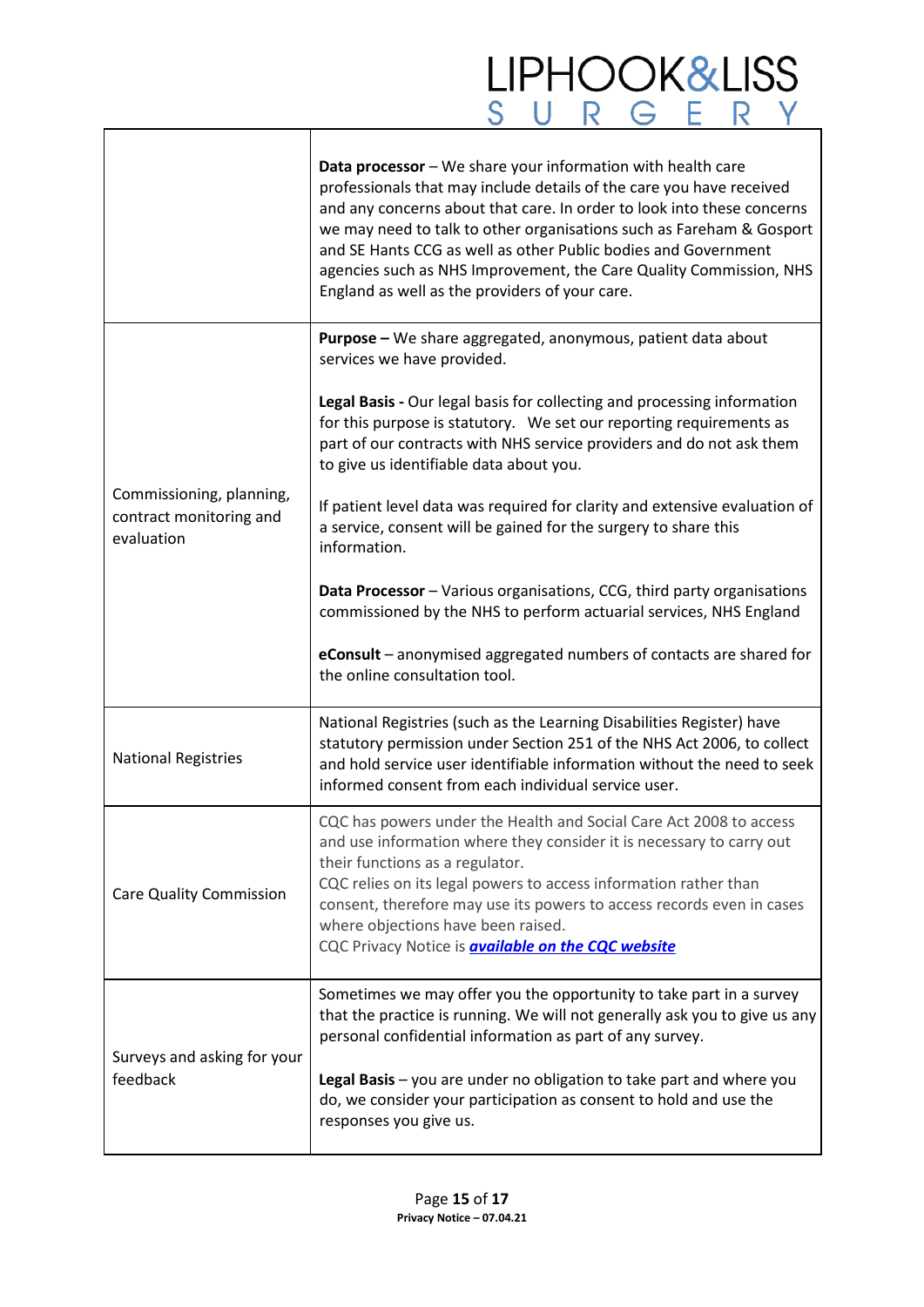|                                                               | Data Processor - Survey Monkey, We love surveys                                                                                                                                                                                                                                                                                                                                                                                                                   |
|---------------------------------------------------------------|-------------------------------------------------------------------------------------------------------------------------------------------------------------------------------------------------------------------------------------------------------------------------------------------------------------------------------------------------------------------------------------------------------------------------------------------------------------------|
|                                                               |                                                                                                                                                                                                                                                                                                                                                                                                                                                                   |
|                                                               |                                                                                                                                                                                                                                                                                                                                                                                                                                                                   |
|                                                               | Purpose - To support research oriented proposals and activities in our<br>commissioning system                                                                                                                                                                                                                                                                                                                                                                    |
| Research                                                      | Legal Basis - Your consent will be obtained by the organisation holding<br>your records before identifiable information about you is disclosed for<br>any research. If this is not possible then the organisation wishing to use<br>your information will need to seek formal approval from The<br>Independent Group Advising on the Release of Data (IGARD) Digital<br><b>NHS UK - IGARD</b><br>We may write to you offering you the opportunity to take part in |
|                                                               | research, for which your consent will be sought.                                                                                                                                                                                                                                                                                                                                                                                                                  |
| Screening                                                     | Purpose - To support disease monitoring and health prevention for<br>specific patients                                                                                                                                                                                                                                                                                                                                                                            |
|                                                               | Legal Basis - Your consent is sought either implicitly or explicitly. You<br>are invited to be screened either by the practice or the screening<br>provider directly. You can choose to consent or dissent at any point in<br>the screening.                                                                                                                                                                                                                      |
|                                                               | Purpose - To support disease monitoring and health prevention for<br>specific patients                                                                                                                                                                                                                                                                                                                                                                            |
| Hampshire County Council                                      | Legal Basis - Your consent is sought either implicitly or explicitly. You<br>are invited to be screened either by the practice or the screening<br>provider directly. You can choose to consent or dissent at any point in<br>the screening.                                                                                                                                                                                                                      |
| Other organisations who<br>provide support services<br>for us | <b>Purpose</b> - The Practice may use the services of additional organisations<br>(other than those listed above), who will provide additional expertise<br>to support the Practice.                                                                                                                                                                                                                                                                              |
|                                                               | Legal Basis - We have entered into contracts with other organisations<br>to provide some services for us or on our behalf.                                                                                                                                                                                                                                                                                                                                        |
|                                                               | Confidential - Restore Datashred provide confidential waste<br>destruction services                                                                                                                                                                                                                                                                                                                                                                               |
|                                                               | Restore for the storage and transfer of patient notes                                                                                                                                                                                                                                                                                                                                                                                                             |
|                                                               | NHS England use City Sprint to transfer medical records                                                                                                                                                                                                                                                                                                                                                                                                           |
|                                                               | Continence and Stoma Service - for direct care in providing<br>continence/stoma products and monitoring.                                                                                                                                                                                                                                                                                                                                                          |